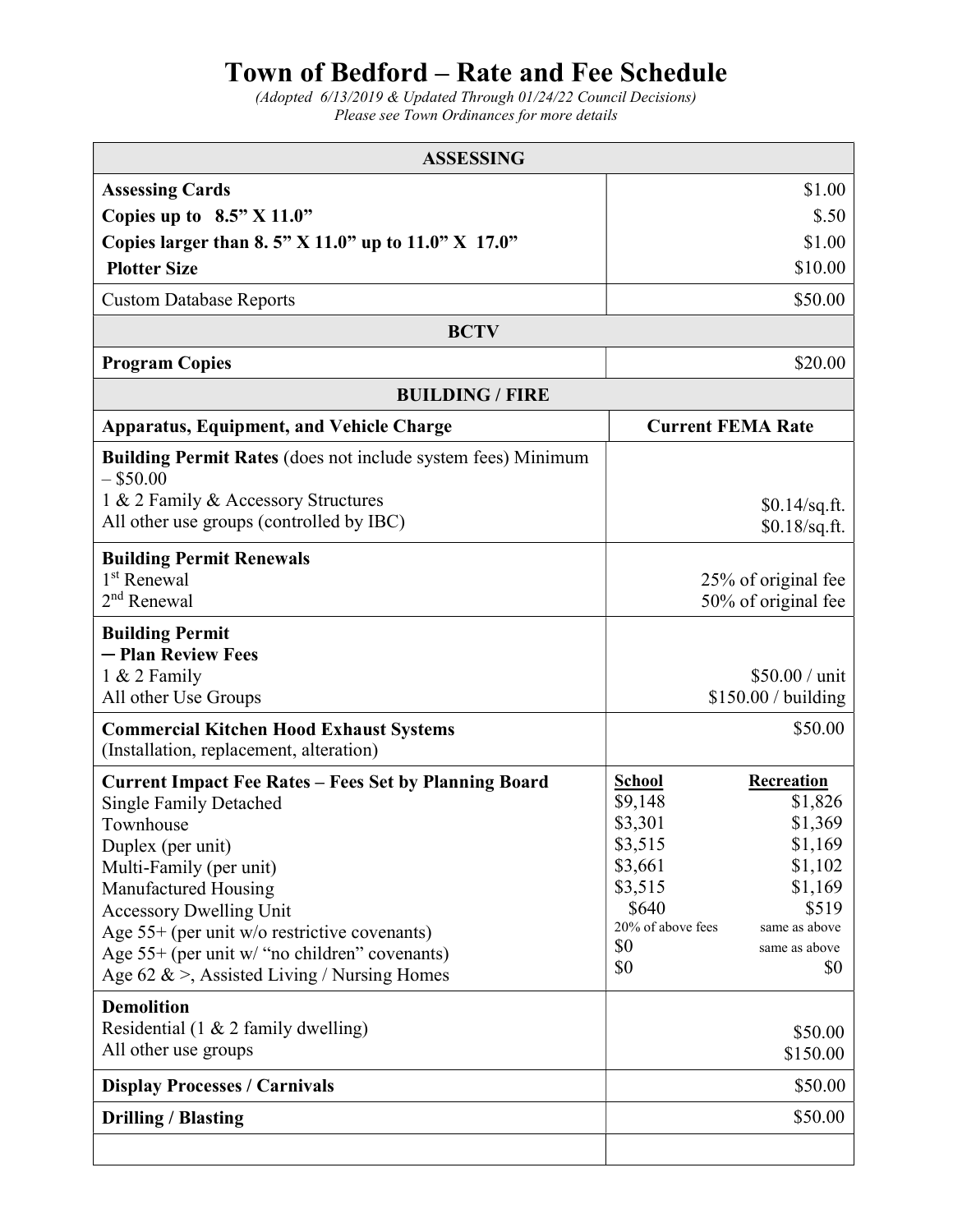| Electrical Wiring (installation, replacement, alteration)                                             |                               |
|-------------------------------------------------------------------------------------------------------|-------------------------------|
| Minimum                                                                                               | \$50.00                       |
| All 1 & 2 Family Work                                                                                 | $$.014/sq$ .ft.               |
| All others                                                                                            | $$0.018$ /sq.ft.              |
| <b>Electrical Service</b> (new or upgrade $-$ per meter)                                              |                               |
| Up to $&$ including 200A                                                                              | \$50.00                       |
| $201A - 1000A$                                                                                        | \$125.00                      |
| $1001A - up$                                                                                          | \$275.00                      |
| <b>Fire Detail</b>                                                                                    |                               |
| Personnel                                                                                             | \$60.00/hr                    |
| Fire Alarm (installation, replacement, alteration)                                                    |                               |
| Minimum                                                                                               | \$50.00                       |
| All systems                                                                                           | $$0.018$ /sq.ft.              |
| Fire Alarm (new, replacement, or expansion)                                                           |                               |
| - Plan Review                                                                                         |                               |
| Areas 4000 sq ft or less<br>Areas 4001 sq ft or greater                                               | \$50.00                       |
|                                                                                                       | \$100.00                      |
| <b>Fire/EMS Report</b>                                                                                | \$5.00                        |
| Fire False Alarms (2 allowed per calendar year $-n/c$ )                                               |                               |
| $(1)$ Charge for 3rd alarm                                                                            | \$100.00                      |
| (2) Charge for 4th alarm                                                                              | \$200.00                      |
| $(3)$ Charge for 5th alarm                                                                            | \$300.00                      |
| (4) Charge for 6th alarm                                                                              | \$400.00                      |
| $(5)$ Charge for each subsequent alarm                                                                | \$500.00                      |
| (New rates effective 11/6/19-Ordinance 2019-03 Chapter 130, Fire Prevention)                          | \$500.00/event                |
| Blatant disregard for the protection of alarm system integrity and<br>the lack of prudent precautions |                               |
|                                                                                                       |                               |
| Fireplaces or chimneys (includes decorative gas appliances,                                           | \$50.00                       |
| wood & pellet stoves)                                                                                 | any construction type or fuel |
| <b>Gas Piping</b> (installation)                                                                      |                               |
| Minimum                                                                                               | \$50.00                       |
| Per appliance                                                                                         | \$10.00                       |
| Low Voltage Wiring (installation, replacement, alteration)                                            |                               |
| Minimum                                                                                               | \$50.00                       |
| 1 & 2 Family (controlled by IRC)                                                                      | $$0.014$ /sq.ft.              |
| Commercial (controlled by IBC)                                                                        | $$0.018$ /sq.ft.              |
| <b>Mechanical Permits</b> (Installation, replacement, alteration)                                     |                               |
| Minimum                                                                                               | \$50.00                       |
| 1 & 2 Family (controlled by IRC)                                                                      | $$0.014$ /sq.ft.              |
| Commercial (controlled by IBC)                                                                        | $$0.018$ /sq.ft.              |
| Replacement units (burner permits)                                                                    | \$50/unit                     |
| <b>Place of Assembly</b>                                                                              | \$50.00                       |
| <b>Plumbing</b> (installation, replacement, alteration)                                               |                               |
| Minimum                                                                                               | \$50.00                       |
| 1 & 2 Family (controlled by IRC)                                                                      | \$0.014/sq.ft.                |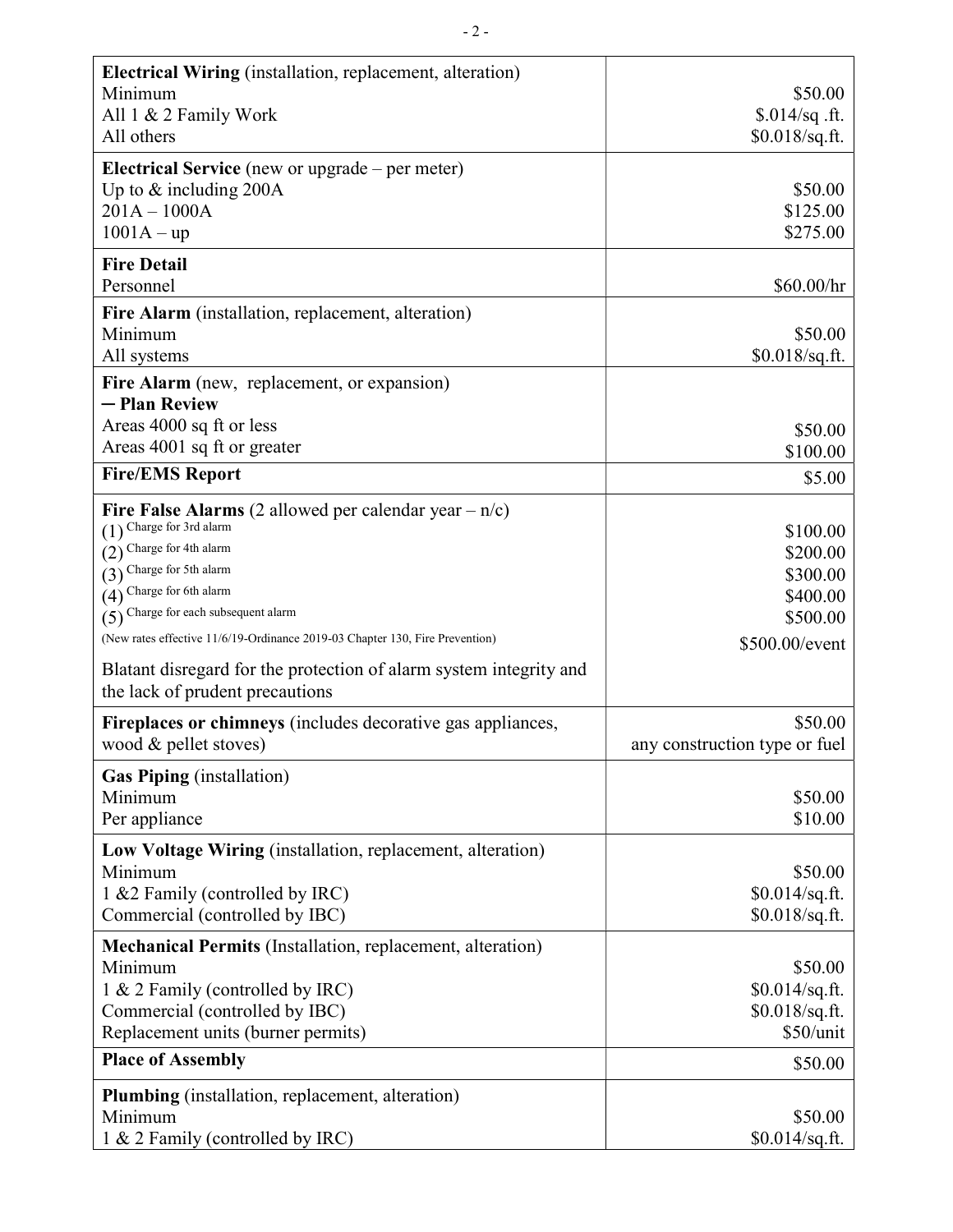| Commercial (controlled IPC)                                    |                                     | $$0.018$ /sq.ft.             |  |
|----------------------------------------------------------------|-------------------------------------|------------------------------|--|
| <b>Septic Systems</b> (electrical permit for pumps - separate) |                                     |                              |  |
| New system installation                                        |                                     | \$50.00                      |  |
| Septic tank only                                               |                                     | \$25.00                      |  |
| Plan review prior to submission to DES                         |                                     | \$35.00                      |  |
| <b>Signs</b>                                                   |                                     | \$50.00                      |  |
| "Open" Window Sign<br>Illuminated                              |                                     | \$100.00                     |  |
| Non-illuminated                                                |                                     | \$75.00                      |  |
| Application Fee- Sandwich Board                                |                                     | \$100.00                     |  |
| Waiver Application Fee                                         |                                     | \$100.00                     |  |
| Permanent Banner (w/conditional Use Permit)                    |                                     | \$50                         |  |
| <b>Sprinkler Systems / Fire Suppression</b>                    |                                     |                              |  |
| Minimum                                                        |                                     | \$50.00                      |  |
| All systems<br>- Plan review (new, replacement or expansion)   |                                     | \$0.018/sq.ft.               |  |
| NFPA 13D (single family)                                       |                                     | \$35.00                      |  |
| NFPA 13 & 13R – Areas Ⅱ 4000 sq.ft.                            |                                     | \$50.00<br>\$100.00          |  |
|                                                                | NFPA 13 & 13R - Areas > 4000 sq.ft. |                              |  |
| <b>Swimming Pools</b>                                          |                                     |                              |  |
| In-ground                                                      |                                     | \$100.00<br>\$75.00          |  |
| Above ground                                                   |                                     |                              |  |
| <b>Temporary Manufacturing</b>                                 |                                     | \$25.00                      |  |
| <b>Tents</b><br>Residential                                    |                                     |                              |  |
| Commercial                                                     |                                     | \$15.00/tent<br>\$30.00/tent |  |
| <b>CEMETERIES</b>                                              |                                     |                              |  |
| <b>Cemetery Plot</b>                                           |                                     |                              |  |
| 1- Person                                                      |                                     | \$750.00                     |  |
| 2-Person                                                       |                                     | \$1,500.00                   |  |
| 4-Person                                                       |                                     | \$3,000.00                   |  |
| <b>FINANCE / TAX COLLECTOR/MOTOR VEHICLE</b>                   |                                     |                              |  |
| <b>Auto Titles (Town Filing Fee)</b><br><b>RSA 261:4</b>       |                                     | \$2.00                       |  |
| <b>Municipal Agent Fee</b><br>RSA 261:74 (d)                   |                                     | \$3.00                       |  |
| RSA41:9(a)<br><b>Renewal Mailing Fee</b>                       |                                     | \$1.00                       |  |
| Transportation Improvement Fund RSA261:153-VI (a)              |                                     | \$5.00                       |  |
| <b>Duplicate Registration</b>                                  |                                     | \$18.00                      |  |
| <b>Duplicate Decals</b>                                        |                                     | \$4.00                       |  |
| <b>ECheck Payment Processing Fee (MV and Dog)*</b>             |                                     | \$0.40                       |  |
| <b>ECheck Payment Processing Fee (Property Tax)*</b>           |                                     | \$0.50                       |  |
| Credit Card Convenience Fee (MV and Dog)*                      |                                     | 2.95% with \$1.95 minimum    |  |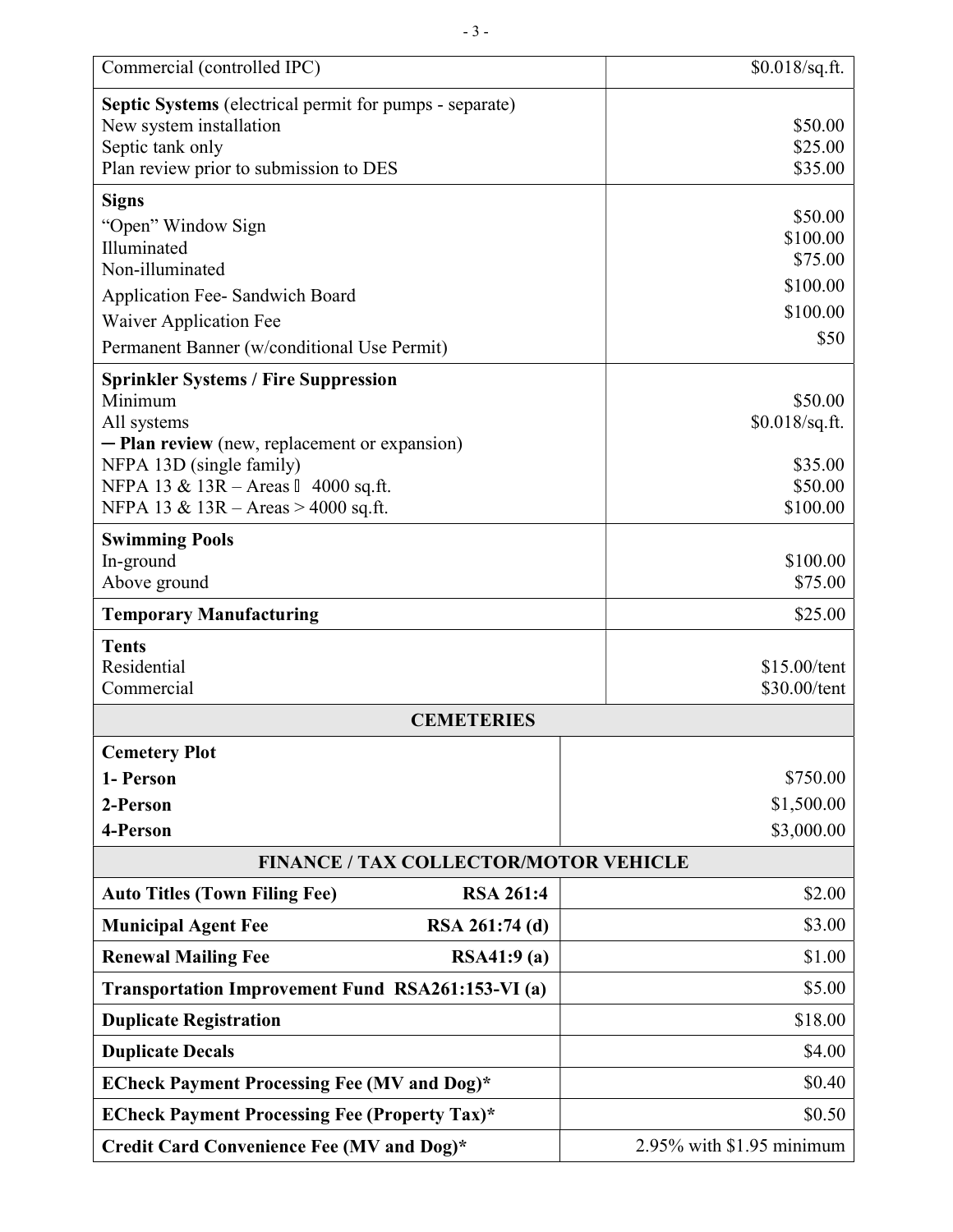| Credit Card Convenience Fee (Property Tax)*                                                                                                                                                                                         | 2.45% with \$3.95 minimum                                                                                           |  |
|-------------------------------------------------------------------------------------------------------------------------------------------------------------------------------------------------------------------------------------|---------------------------------------------------------------------------------------------------------------------|--|
| *Epayment fees are non refundable and remitted<br>directly to the payment processor                                                                                                                                                 |                                                                                                                     |  |
| <b>Regular Mailings</b>                                                                                                                                                                                                             | Current postage rate                                                                                                |  |
| <b>Certified Mailing</b>                                                                                                                                                                                                            | Current postage rate                                                                                                |  |
| <b>Returned Payment Handling Fee</b>                                                                                                                                                                                                | \$25.00                                                                                                             |  |
| <b>Returned Check Bank Fee</b>                                                                                                                                                                                                      | \$7.00                                                                                                              |  |
| <b>Returned ACH or Credit Card Payments</b>                                                                                                                                                                                         | \$15.00                                                                                                             |  |
| <b>Epayment Chargebacks</b>                                                                                                                                                                                                         | \$25.00                                                                                                             |  |
| <b>Notice of Impending Tax Lien</b>                                                                                                                                                                                                 | \$19.25                                                                                                             |  |
| <b>Lien Notices to Mortgagees</b>                                                                                                                                                                                                   | \$18.50                                                                                                             |  |
| <b>Notice of Impending Tax Deeds</b>                                                                                                                                                                                                | \$27.25                                                                                                             |  |
| <b>Property Tax Receipt (waived for property owner)</b>                                                                                                                                                                             | \$1.00                                                                                                              |  |
| <b>Tax Delinquency Listing</b>                                                                                                                                                                                                      | \$10.00 for each tax year                                                                                           |  |
| <b>Student Parking Passes in Town Lots</b>                                                                                                                                                                                          | \$125.00                                                                                                            |  |
| <b>Replacement Student Parking Passes</b>                                                                                                                                                                                           | \$5.00                                                                                                              |  |
| <b>Copies</b>                                                                                                                                                                                                                       | \$0.50                                                                                                              |  |
| <b>FOOD SERVICE LICENSE</b>                                                                                                                                                                                                         |                                                                                                                     |  |
| <b>Class A</b><br><b>Class B</b><br><b>Class C</b><br><b>Class D</b><br><b>Class E</b><br><b>Class F</b><br><b>Class G</b><br><b>Class H</b><br><b>Temporary &amp; Occasional</b> (unless local non-profit group)<br><b>Class O</b> | \$875.00<br>\$450.00<br>\$350.00<br>\$225.00<br>\$175.00<br>\$150.00<br>\$100.00<br>\$50.00<br>\$75.00<br>No Charge |  |
| <b>HEALTH</b><br>(Swimming Pool/Bathing Place/Spa Permit)                                                                                                                                                                           |                                                                                                                     |  |
| <b>Natural Bathing Place</b>                                                                                                                                                                                                        | \$125.00                                                                                                            |  |
| Pool - Indoor<br>Pool - Outdoor                                                                                                                                                                                                     | \$175.00<br>\$125.00                                                                                                |  |
| Spa up to 2 units<br>- Each additional hot tub/spa unit                                                                                                                                                                             | \$125.00/each<br>\$100.00                                                                                           |  |
| <b>HISTORIC DISTRICT COMMISSION</b>                                                                                                                                                                                                 |                                                                                                                     |  |
| <b>Application Fee</b>                                                                                                                                                                                                              | \$25.00                                                                                                             |  |
| Abutter notification                                                                                                                                                                                                                | Current postage rate                                                                                                |  |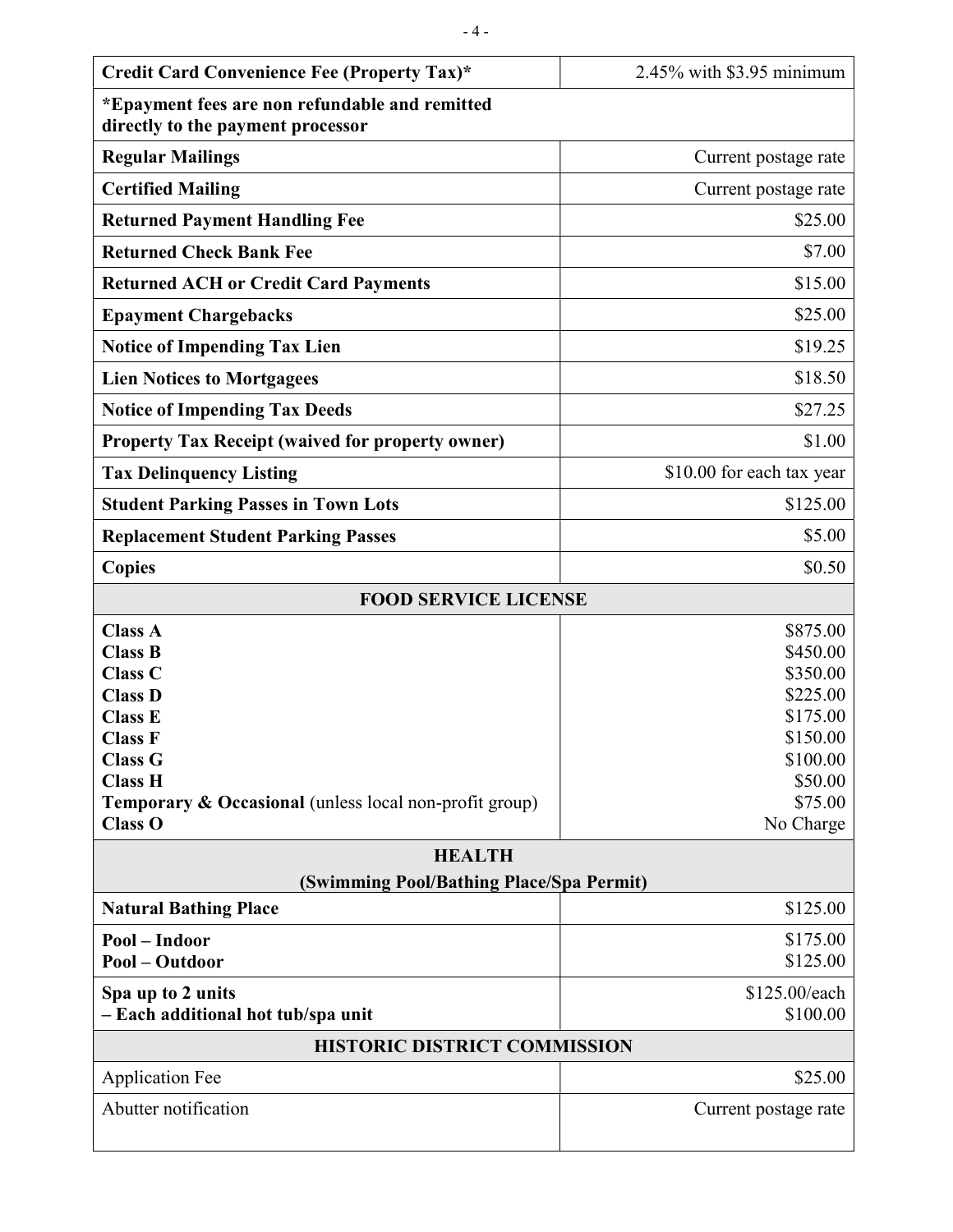| <b>LIBRARY</b> (fees set by Library Trustees)      |                                                          |  |
|----------------------------------------------------|----------------------------------------------------------|--|
| <b>Library Card</b>                                |                                                          |  |
| Resident                                           | No Charge                                                |  |
| Non-resident                                       | \$100.00/year                                            |  |
| <b>Overdue Books</b>                               | \$0.10/day                                               |  |
| <b>Overdue Videos (New Releases)</b>               | \$1.00/day                                               |  |
| <b>Internet Copies</b>                             |                                                          |  |
| Black & White                                      | $$0.10$ /page                                            |  |
| Color                                              | \$.50/page                                               |  |
| Copies (self service)                              | $$0.10$ /page                                            |  |
| Fax                                                | $$1.00$ /page                                            |  |
| <b>MISCELLANEOUS (ORDINANCES / REPORTS / MAPS)</b> |                                                          |  |
| 91-A Requests                                      |                                                          |  |
| Copies                                             | $$.50$ /page                                             |  |
| <b>Historic District Regulations</b>               | $$.50$ /page                                             |  |
| <b>Land and Development Control Regulations</b>    | \$10.00                                                  |  |
| <b>Master Plan 2000</b>                            | $$.50$ /page                                             |  |
| <b>Master Plan 2010</b>                            | $$.50$ /page                                             |  |
| <b>Notary</b>                                      | Residents – No Charge<br>Non-Residents -\$5.00/signature |  |
| <b>Road Standards</b>                              | \$1.00                                                   |  |
| <b>Sewer Ordinance</b>                             | \$5.00                                                   |  |
| <b>Tax Maps</b>                                    | \$1.00                                                   |  |
| <b>Total Ordinance</b>                             | \$20.00                                                  |  |
| <b>Town Charter</b>                                | \$5.00                                                   |  |
| <b>Zoning Ordinance</b>                            | $\$.50$ page                                             |  |
| <b>Zoning Map</b>                                  | \$10.00                                                  |  |
| <b>PARKS &amp; RECREATION</b>                      |                                                          |  |
| <b>Camp Witzel</b>                                 | Resident/Nonresident                                     |  |
| Registration Fee (pp)                              | \$25.00                                                  |  |
| 5-Day Week                                         | \$205.00 / \$215.00                                      |  |
| 4-Day Week                                         | \$170.00 / \$180.00                                      |  |
| 3-Day Week                                         | \$130.00 / \$140.00                                      |  |
| 2-Day Week                                         | \$90.00 / \$100.00                                       |  |
| Before & After Camp Care Fee                       | \$5.00/day                                               |  |
| Pool                                               |                                                          |  |
| $-\mathbf{Daily}$                                  |                                                          |  |
| Rate<br><b>Family Rate</b>                         | \$5.00/person<br>\$15.00/family                          |  |
| Senior Citizen (60+)                               | No Charge                                                |  |
|                                                    |                                                          |  |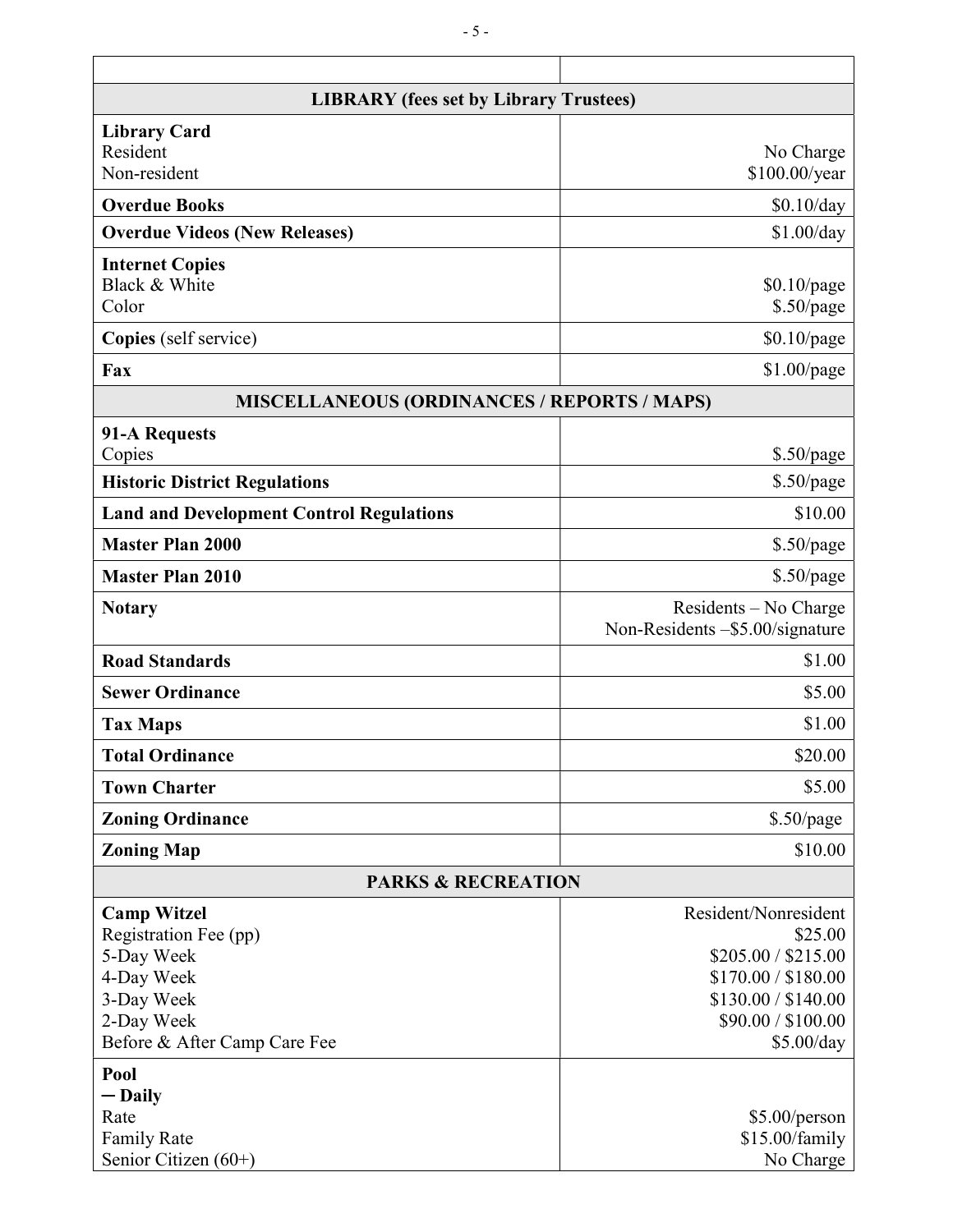| Non-Resident                                                                 | Double Resident Rate                              |
|------------------------------------------------------------------------------|---------------------------------------------------|
| - Season Pass                                                                |                                                   |
| One Person                                                                   | \$75.00                                           |
| <b>Family Pass</b>                                                           | \$125.00                                          |
| Family Pass with Sitter                                                      | \$145.00                                          |
| Senior Citizen $(60+)$                                                       | No Charge                                         |
| Non-Resident                                                                 | Double Resident Rate                              |
| <i>*</i> Guests of Season Pass Holders                                       | <b>Resident Rate</b>                              |
| <b>Town Hall</b>                                                             |                                                   |
| Bedford residents & private-for-profit organizations                         |                                                   |
| Social Event                                                                 |                                                   |
| - Less than 5 hours                                                          | \$100.00                                          |
| $-5-12$ hours                                                                | \$200.00                                          |
| Meeting                                                                      |                                                   |
| - Less than 5 hours                                                          | \$50.00                                           |
| $-5-12$ hours                                                                | \$100.00                                          |
|                                                                              |                                                   |
| Non-Bedford residents & organizations                                        |                                                   |
| Private not-for-profit organizations / Other                                 |                                                   |
| - Less than 5 hours                                                          | \$150.00                                          |
| $-5-12$ hours                                                                | \$300.00                                          |
| <b>PLANNING / PLANNING BOARD (Fees Set by Planning Board)</b>                |                                                   |
| <b>Plotter Size Copies</b>                                                   | \$10.00                                           |
|                                                                              |                                                   |
|                                                                              |                                                   |
| <b>Site Plan</b>                                                             |                                                   |
| <b>Administrative Approval</b>                                               |                                                   |
| <b>Base Charge</b>                                                           | \$100.00                                          |
| <b>Conceptual Plan</b>                                                       |                                                   |
| <b>Base Charge</b>                                                           | \$50.00                                           |
| Abutter notification Fee (current USPS non-certified mail)                   | Current postage & Cert. rate /abutter             |
| <b>Design Review Plan</b>                                                    |                                                   |
| <b>Base Charge</b>                                                           | \$250.00                                          |
| Abutter notification Fee (current USPS certified mail)                       | Current postage & Cert. rate /abutter             |
| <b>Final Approval</b>                                                        |                                                   |
| <b>Base Charge</b>                                                           | \$250.00                                          |
| Abutter notification Fee (current USPS certified mail)                       | Current postage & Cert. rate /abutter             |
| <b>Square Foot Fee</b>                                                       | $$100.00/1,000$ sq. ft.                           |
| <b>Site Plan Renewal, Condo Conversion, Home</b>                             |                                                   |
| <b>Occupation, Change of Use, Waiver</b>                                     |                                                   |
| <b>Base Charge</b>                                                           | \$100.00                                          |
| Abutter Notification Fee (current USPS certified mail)                       | Current postage & Cert. rate /abutter             |
| <b>Subdivision</b>                                                           |                                                   |
| - Conceptual Plan                                                            |                                                   |
| <b>Base Charge</b>                                                           | \$50.00                                           |
| Abutter notification Fee (current USPS non-certified mail)                   | Current postage rate/abutter                      |
| - Design Review Plan                                                         |                                                   |
| <b>Base Charge</b><br>Abutter notification Fee (current USPS certified mail) | \$250.00<br>Current postage & Cert. rate /abutter |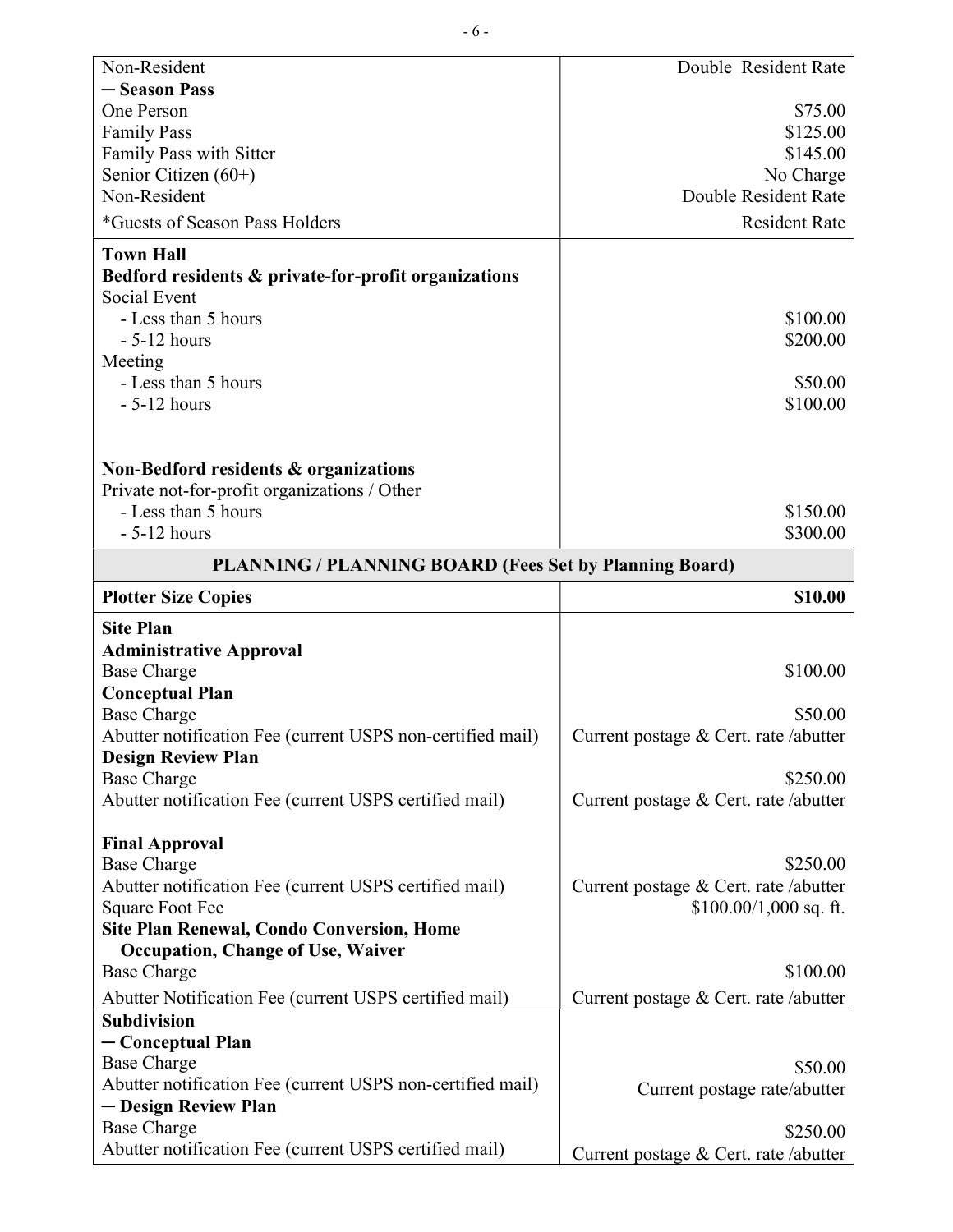| <b>Final Approval</b><br><b>Base Charge</b>                                                                                              | \$250.00                                                                   |  |
|------------------------------------------------------------------------------------------------------------------------------------------|----------------------------------------------------------------------------|--|
| Abutter notification Fee (current USPS certified mail)                                                                                   | Current postage & Cert. rate /abutter                                      |  |
| Lot/Unit Fee                                                                                                                             | \$100.00 per lot/unit                                                      |  |
| <b>Recording Fees</b>                                                                                                                    | Verify current fees with registry                                          |  |
| - Lot Line Adjustment                                                                                                                    |                                                                            |  |
| <b>Base Charge</b>                                                                                                                       | \$100.00                                                                   |  |
| Abutter notification Fee (current USPS certified mail)<br><b>Recording Fees</b>                                                          | Current postage & Cert. rate /abutter<br>Verify current fees with registry |  |
| <b>POLES &amp; WIRES COMMITTEE</b>                                                                                                       |                                                                            |  |
| <b>Right-of-Way Utilities &amp; Equipment Installation</b>                                                                               | \$100.00                                                                   |  |
| (New rate effective 11/8/21)                                                                                                             |                                                                            |  |
| <b>POLICE</b>                                                                                                                            |                                                                            |  |
| <b>Accident Report</b>                                                                                                                   | $$20.00$ (first 15 pages)                                                  |  |
|                                                                                                                                          | \$2.00 each additional page                                                |  |
| <b>Arrest Report</b>                                                                                                                     | $$20.00$ (first 15 pages)                                                  |  |
|                                                                                                                                          | \$2.00 each additional page                                                |  |
| <b>Fingerprints</b>                                                                                                                      | Resident $-$ \$15.00                                                       |  |
| Fingerprints are taken on Saturday mornings between the hours of 9am-                                                                    | Non-Resident $-$ \$50.00                                                   |  |
| 12PM unless the facility is unavailable. Please bring proof of residency<br>if your driver's license does not reflect a Bedford address. |                                                                            |  |
| <b>Good Citizen Letter</b>                                                                                                               | \$10.00                                                                    |  |
|                                                                                                                                          |                                                                            |  |
|                                                                                                                                          | \$5.00                                                                     |  |
| <b>Incident Report</b>                                                                                                                   |                                                                            |  |
| Photographs/Videos/Audio Recordings                                                                                                      | \$25.00/CD                                                                 |  |
| <b>Offense Reports</b>                                                                                                                   | $$20.00$ (first 15 pages)                                                  |  |
|                                                                                                                                          | \$2.00 each additional page                                                |  |
| <b>Pistol Permit</b> (4 years)                                                                                                           |                                                                            |  |
| Resident                                                                                                                                 | \$10.00                                                                    |  |
| <b>Police False Alarms</b> (2 allowed during any 12 month period $-n/c$ )                                                                |                                                                            |  |
| $1^{\rm st}$                                                                                                                             | \$25.00                                                                    |  |
| 2 <sup>nd</sup><br>3 <sup>rd</sup>                                                                                                       | \$50.00                                                                    |  |
| 4 <sup>th</sup>                                                                                                                          | \$75.00<br>\$100.00                                                        |  |
| 5 <sup>th</sup>                                                                                                                          | \$200.00                                                                   |  |
| <b>Police Detail</b>                                                                                                                     |                                                                            |  |
| No cruiser                                                                                                                               | \$65.00/hr                                                                 |  |
| With cruiser                                                                                                                             | \$85.00/hr                                                                 |  |
| <b>PUBLIC WORKS</b>                                                                                                                      |                                                                            |  |
| <b>Deduct Water Meter</b>                                                                                                                |                                                                            |  |
| Commercial                                                                                                                               | \$100.00                                                                   |  |
| Residential                                                                                                                              | \$50.00                                                                    |  |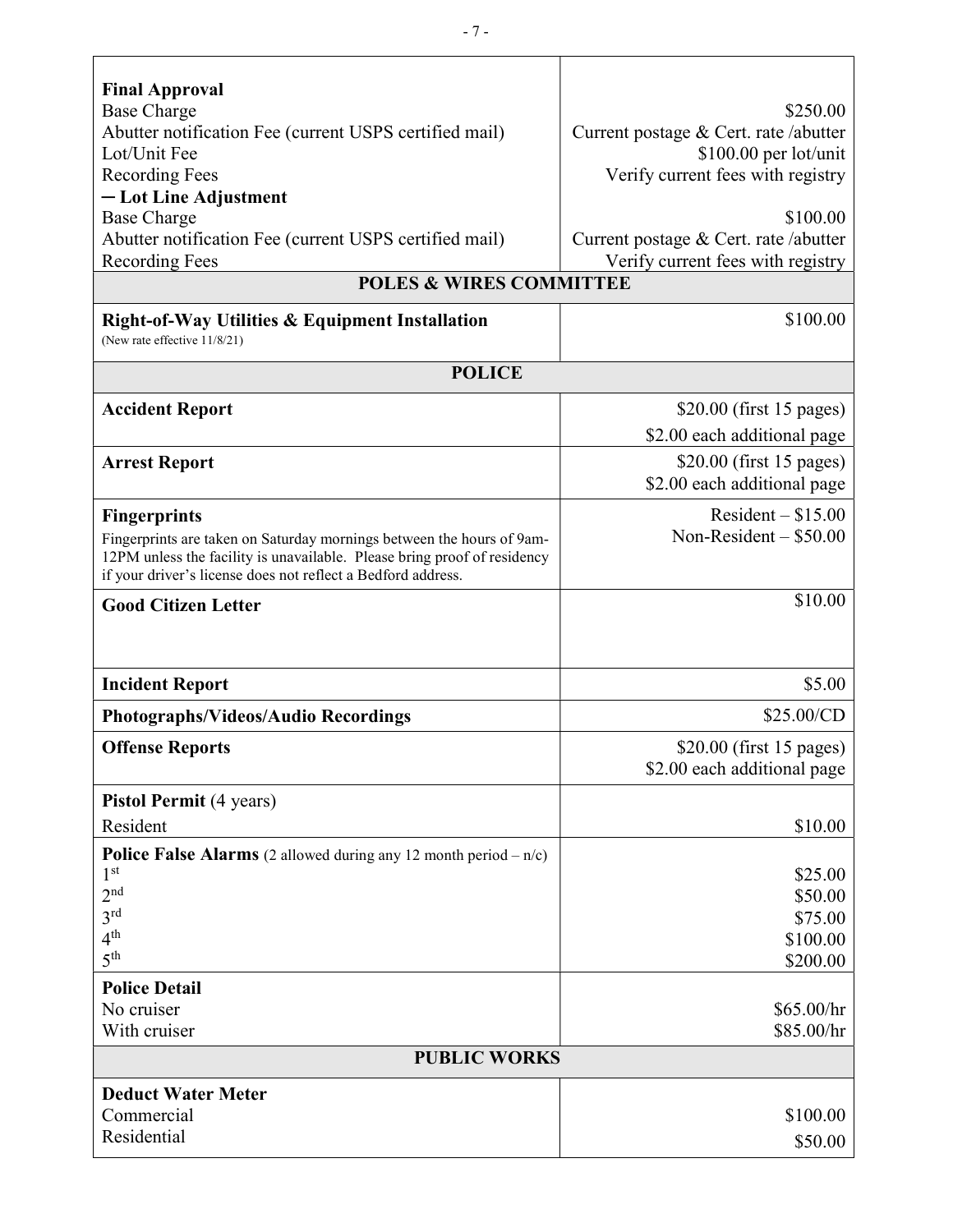| <b>Driveway Permit Application</b>                          | No Charge (subject to change)                                    |
|-------------------------------------------------------------|------------------------------------------------------------------|
| <b>Sewer Accessibility Fee (One time charge per gallon)</b> |                                                                  |
| Commercial & Residential                                    | \$5.91/gallon                                                    |
|                                                             |                                                                  |
| <b>Sewer Connect</b>                                        |                                                                  |
| Commercial                                                  | \$100.00                                                         |
| Residential                                                 | \$50.00                                                          |
| <b>Street Opening Permit</b>                                | \$25.00                                                          |
| <b>TOWN CLERK</b>                                           |                                                                  |
| <b>Vital Records- Certified Copies</b>                      | $$15.00$ (first copy)                                            |
| (Birth Certificates and Death Certificates)                 | \$10.00 each additional copy when<br>purchased at the same time. |
| <b>Corrections</b>                                          | \$10.00                                                          |
| <b>Marriage Licenses</b>                                    | \$50.00                                                          |
| <b>Certified Copies</b>                                     | $$15.00$ (first copy)                                            |
|                                                             | \$10.00 each additional copy when                                |
|                                                             | purchased at the same time.                                      |
| <b>UCC Search Fee</b>                                       | \$15.00                                                          |
| Dog Licenses                                                | \$10.00 / \$7.00 if neutered                                     |
|                                                             | \$2.00 for seniors (for first dog)                               |
| <b>Dog Replacement Tag</b>                                  | \$1.00                                                           |
| Dog License Late Fee                                        | \$1.00 per month after May $31st$                                |
| Dog Violations (Civil Forfeiture fine) per dog              | \$25.00                                                          |
| <b>Running at Large</b>                                     | \$50.00                                                          |
| <b>Nuisance Offense</b>                                     | \$25.00                                                          |
| 2 <sup>nd</sup> Nuisance Offense                            | \$100.00                                                         |
| <b>Unlicensed Dog</b>                                       | \$25.00                                                          |
| <b>Menace Offense</b>                                       | \$50.00                                                          |
| 2 <sup>nd</sup> Menace Offense                              | \$200.00                                                         |
| <b>Vicious Offense</b>                                      | \$100.00                                                         |
| 2 <sup>nd</sup> Vicious Offense                             | \$400.00                                                         |
| <b>Copies</b>                                               | \$0.50 per page                                                  |
| <b>Voter List – CD/Paper</b>                                | \$50.00                                                          |
| <b>Notary</b>                                               | Residents – No Charge                                            |
|                                                             | Non-Residents -\$5.00/signature                                  |
| Pawnbroker                                                  | \$50.00                                                          |
| Pole fees                                                   | \$10.00 per pole                                                 |
| <b>Article of Agreement</b>                                 | \$5.00                                                           |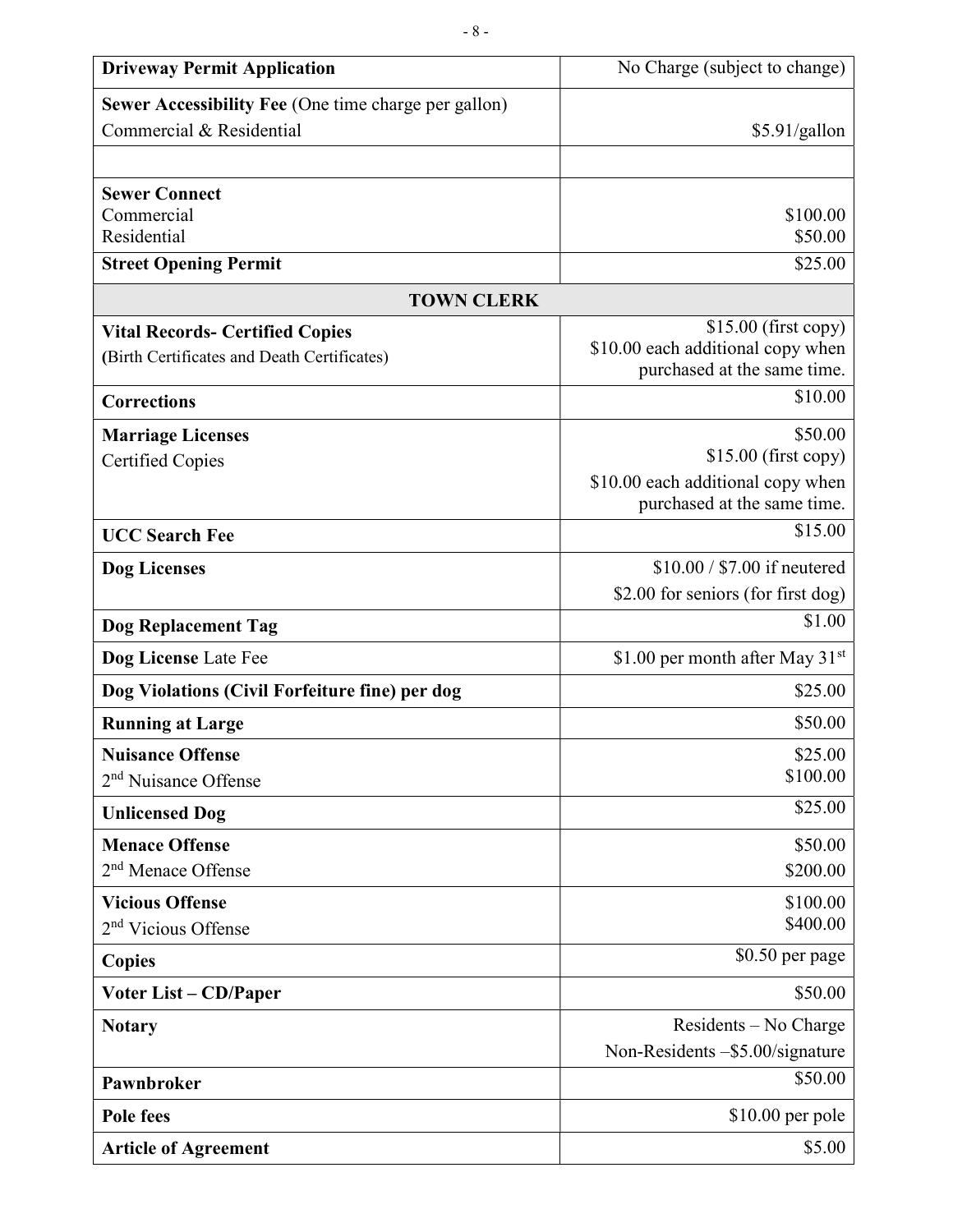| <b>TOWN COUNCIL / TOWN MANAGER</b>                                                                                  |                              |  |
|---------------------------------------------------------------------------------------------------------------------|------------------------------|--|
| <b>Christmas Tree License</b>                                                                                       | \$10.00/year                 |  |
| <b>Copies</b>                                                                                                       | \$0.50/page                  |  |
| <b>Employment License</b>                                                                                           | \$15.00/year                 |  |
| <b>Entertainment License</b>                                                                                        | \$120.00/year                |  |
| <b>Hawkers &amp; Vendors License</b>                                                                                | \$20.00/day                  |  |
|                                                                                                                     | \$50.00/week                 |  |
|                                                                                                                     | \$200.00/month               |  |
|                                                                                                                     | \$600.00/year                |  |
| <b>Special Event Sign / Banner Permits</b>                                                                          | No Charge                    |  |
| <b>Sandwich Board Sign Permit Application</b>                                                                       | \$100.00/year                |  |
| <b>TRANSFER STATION</b>                                                                                             |                              |  |
| <b>Commercial Rates</b>                                                                                             |                              |  |
| <b>Brush</b>                                                                                                        | \$110.00/ton                 |  |
| Compost                                                                                                             | \$110.00/ton                 |  |
| <b>Construction Demo</b>                                                                                            | \$150.00/ton                 |  |
| Household Rubbish                                                                                                   | \$150.00/ton                 |  |
| Roofing Shingles                                                                                                    | \$150.00/ton                 |  |
| TVs and Monitors $-13$ " or less (measured digitally)                                                               | \$10.00/each                 |  |
| TV's and Monitors – greater than 13" (measured digitally)                                                           | \$15.00/each                 |  |
| <b>Loading of Wood Chips into Commercial Vehicles</b>                                                               |                              |  |
| Six Wheeled Dump Bodied Trucks                                                                                      | \$25.00/load                 |  |
| <b>Tractor Trailered Dump Bodied Trucks</b>                                                                         | \$75.00/load                 |  |
| Tri-Axle Dump Bodied Trucks                                                                                         | \$35.00/load                 |  |
| <b>Residential</b>                                                                                                  |                              |  |
| <b>Air Conditioners</b>                                                                                             | \$5.00/each                  |  |
| Building Materials (brought by resident)                                                                            | \$130.00/ton                 |  |
| Furniture (brought by resident)                                                                                     | \$130.00/ton                 |  |
| Household Refuse (brought by resident)                                                                              | No Charge                    |  |
| Propane Tanks                                                                                                       | \$5.00/each                  |  |
| Mattress (single [twin])/box spring                                                                                 | \$5.00 each                  |  |
| Mattress (large [double, queen, king])/box spring                                                                   | \$10.00/each                 |  |
| Push Lawn Mowers and Snow Blowers                                                                                   | \$10.00/each                 |  |
| Recyclables (brought by resident)                                                                                   | \$5.00/each                  |  |
| <b>Riding Mowers</b><br>Roofing Shingles (brought by resident)                                                      | \$15.00/each<br>\$130.00/ton |  |
|                                                                                                                     | \$10.00/each                 |  |
| TV's and Monitors $-13$ " or less (measured digitally)<br>TV's and Monitors – greater than 13" (measured digitally) | \$15.00/each                 |  |
| Washers, dryers, water heaters, dishwashers, refrigerators                                                          |                              |  |
| (remove door), stoves, etc.                                                                                         | \$15.00/each                 |  |
| <b>Tires</b>                                                                                                        |                              |  |
| Residents Disposing of Tires                                                                                        | \$5.00/each                  |  |
| <b>Commercial Truck</b>                                                                                             | \$10.00/each                 |  |
| Off Road/Heavy Equipment                                                                                            | \$15.00/each                 |  |

┑